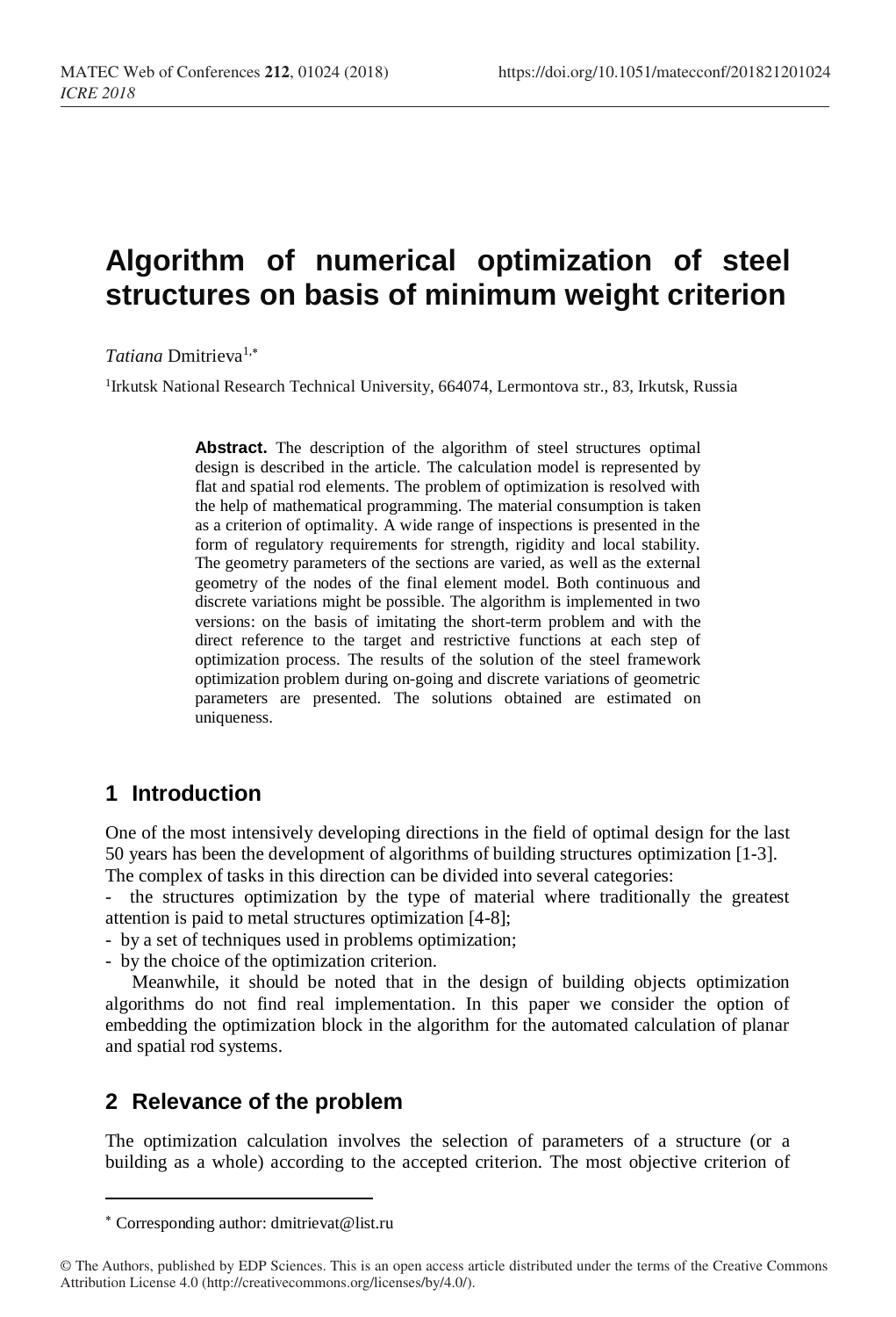"optimality" undoubtedly is the cost. However, the formalization of such a criterion which determines the full cost of a building erecting structure from "zero", taking into account technological, transportation and other costs, is rather difficult.

That is why, a narrower problem of estimating the design in terms of the volume of the material is set. Such a criterion is quite in demand in construction practice because it directly affects the design of foundations. In most cases it reduces the cargo transportation costs, reduces the costs of erection technology etc. It is believed that the solution of this problem according to this criterion has been reached if the optimal design complies with all the regulatory requirements for the behavior of the structure, such as the requirements for strength, rigidity, local and general stability.

An important problem associated with the practical application of optimization techniques is the fact that optimization algorithms are not built into modern software complexes for automated building structures design. The most actively used in the Russian PC design constructions (LIRA SAPR, CSAD, Ing +, etc.) solve the problem of engineering analysis, i.e. allow us to determine the tense-deformed condition (TDС) of structures with known geometry. The algorithm presented in this article aims to select geometric parameters of the structure in accordance with a given criterion of optimality, taking into account the requirements defined by the design standards.

The lack of optimization blocks in software complexes is associated with the laboriousness of their implementation. The algorithms for searching the optimal projects require a multiple solution of the problem of finite element analysis of the structure of design model [9-11], and consequently they are rather cumbersome for systems with a large number of nodes (where, for example, plate-type constructions can be attributed to). The amount of computational operations is also determined by the number of parameters variation which include the geometry of the sections and certain nodal points of the design scheme. Varying the cross-section of each structural element leads to the fact that the number of these parameters can be measured by hundreds of thousands. However, a limited number of standard sizes (even for complex structures) reduce this task to reasonable limits. As a rule, only those parameters that have a significant effect on the TDС of the structure vary. The dimension of the optimization problem is also affected by the number of regulatory requirements for the operation structures. The list of requirements is formed for each group of standard sizes.

#### **3 Optimization problem setting**

There are many optimization algorithms sets. One of the most well-known approaches suggests the setting in the form of a problem of mathematical programming (MP) [12-14] find find use (1) if with restrictions (2):

$$
min f(x, P(x)), \quad x \in En
$$
 (1)

$$
g_j(x, P(x)) \le 0, \quad j = 1, 2, \dots, m; \tag{2}
$$

$$
x_i^L \le x_i \le x_i^U, \qquad i = 1, 2, \dots, n. \tag{3}
$$

The objective function *f* represents the volume of the constructions. Vector  ${X}$  – is a set of variation parameters, the range of which is specified by the vectors  $\{X^L\}$ ,  $\{X^U\}$ . The problem of implementing the algorithm is that the constraint functions are related to the geometric parameters of the variation through the parameters of the state  $P(x)$ . These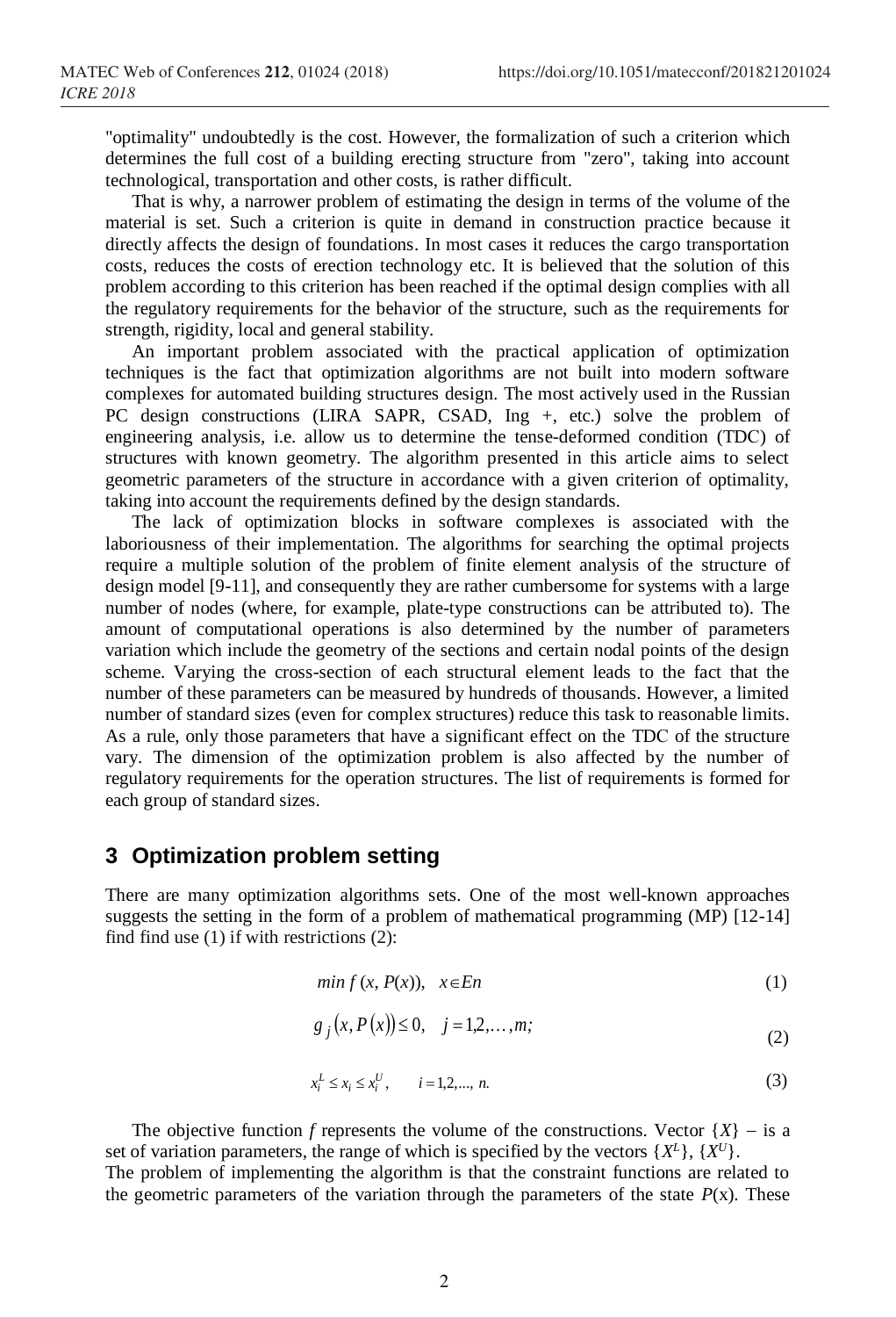parameters can represent displacement functions  $(\delta)$ , internal forces  $(M, Q, N)$ , stresses ( $\sigma$ ), natural frequencies  $(\omega)$ , etc.

$$
\{P(x)\} = \varphi\left(\delta, M, Q, N, \sigma, \omega\right),\tag{4}
$$

To specify this problem it is necessary to solve the statistic analysis task taken in this algorithm as line setting:

$$
[K]\{\delta\} = \{F\}.
$$
\n<sup>(5)</sup>

#### **4 Solving task algorithms**

The general scheme of the algorithm for optimizing designs in static setting in 2 variants is presented here.

In the first variant in order to obtain explicit dependences of the functions (1-2) from the variable parameters an approximate problem is formed by constructing approximations of the target and limiting functions or the state parameters included into these functions. Fig. 1 depicts the relationship of the main blocks for this variant.





The approximation of the first order is performed by expansion in a Taylor series in a neighborhood of the point *x \** :

$$
\widetilde{P}_k(x) = P_k(x^*) + \left\{\frac{\partial P_k}{\partial x}\right\}_{x=x^*}^T \left\{x - x^*\right\}
$$
\n(6)

Such an approximation gives a good convergence to the optimum in case of variation of geometric characteristics of the cross sections provided that the strength constraints are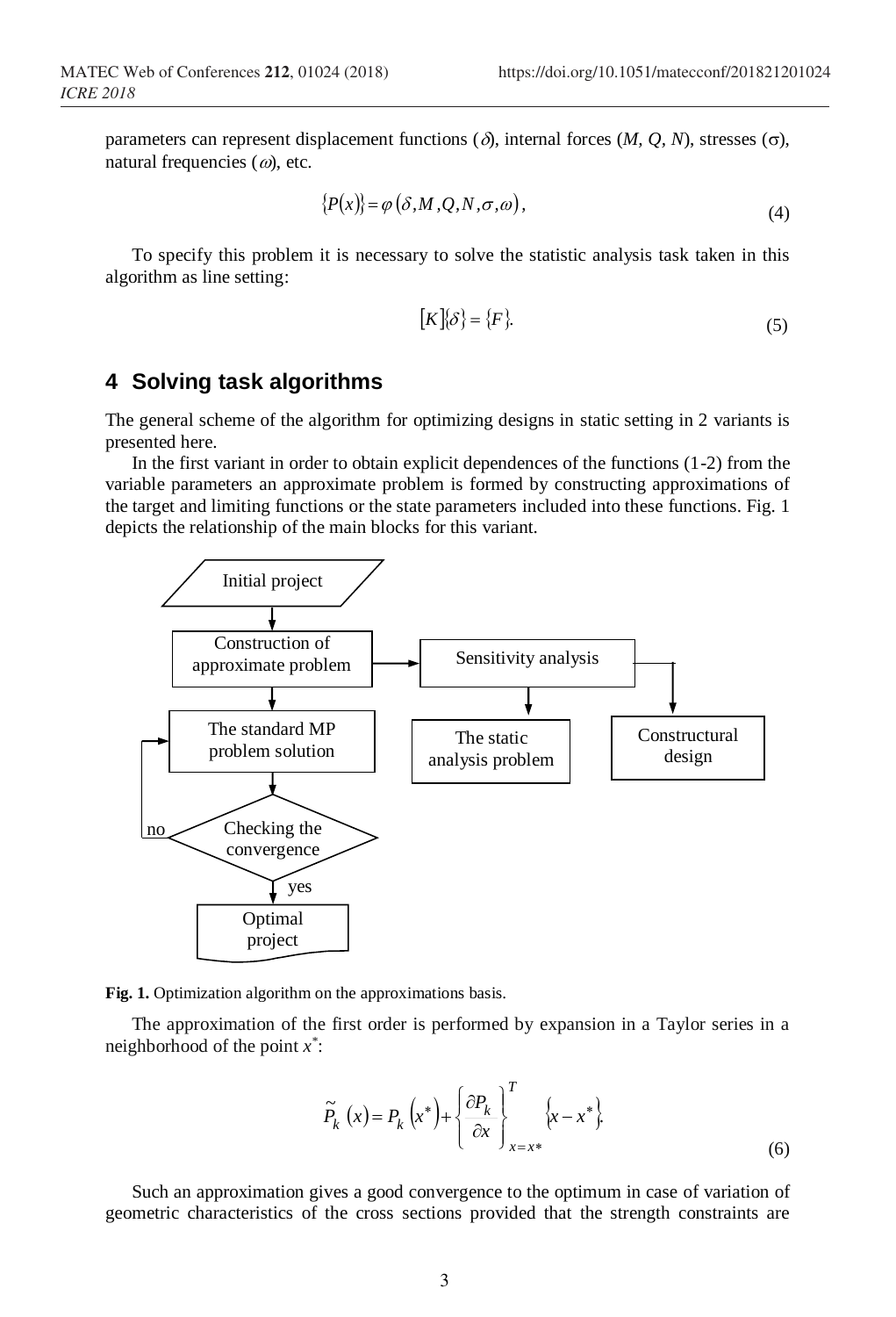given. If the external geometry of the structure varies with constraints on the rigidity, then the optimization problem becomes essentially non-linear. The best convergence in this case is given by the second-order approximations:

$$
\widetilde{P}_k(x) = P_k(x^*) + \left\{\frac{\partial P_k}{\partial x}\right\}_{x=x^*}^T \left\{x - x^*\right\} + \frac{1}{2} \left\{x - x^*\right\}^T \left\{\frac{\partial^2 P_k}{\partial x^2}\right\}_{x=x^*}^T \left\{x - x^*\right\} \tag{7}
$$

The approximation coefficients are calculated on the basis of the sensitivity analysis methods.The second variant of the algorithm assumes that the optimization block appeals to the calculation of the target and limiting functions directly at each step of the solution of the standard MP problem (Fig. 2).



**Fig. 2.** Optimization algorithm for direct calculation of the goal function and constraints.

This approach can be implemented in solving problems of limited dimension, for example, in optimal design of rod systems, when the power of computing means allows finding the values of forces and displacements by finite element analysis for each calculation of the constraint functions. The algorithms implemented in the MP block are based on the methods of modified Lagrange functions [15].

#### **5 Parameters being varied in the optimization process**

As it has been already noted the parameters of the cross sections of the elements are selected as well as the coordinates of the nodes of the calculation scheme. There might be continuous and discrete changes. Any parameter can be fixed if the upper and lower bounds are set equal.

Let us dwell on options for variation of the parameters of the cross-sections of steel structures elements. Among them we can distinguish the base sections as well as the complex ones composed of the base sections (Table 1).

Here the variant of work with discrete parameters of cross-sections from range of metal structures is provided. For this purpose special databases are built into the algorithm which includes not the complete assortment of sections, but their selective values which ensure a monotonic increase in the areas and moments of inertia of the sections.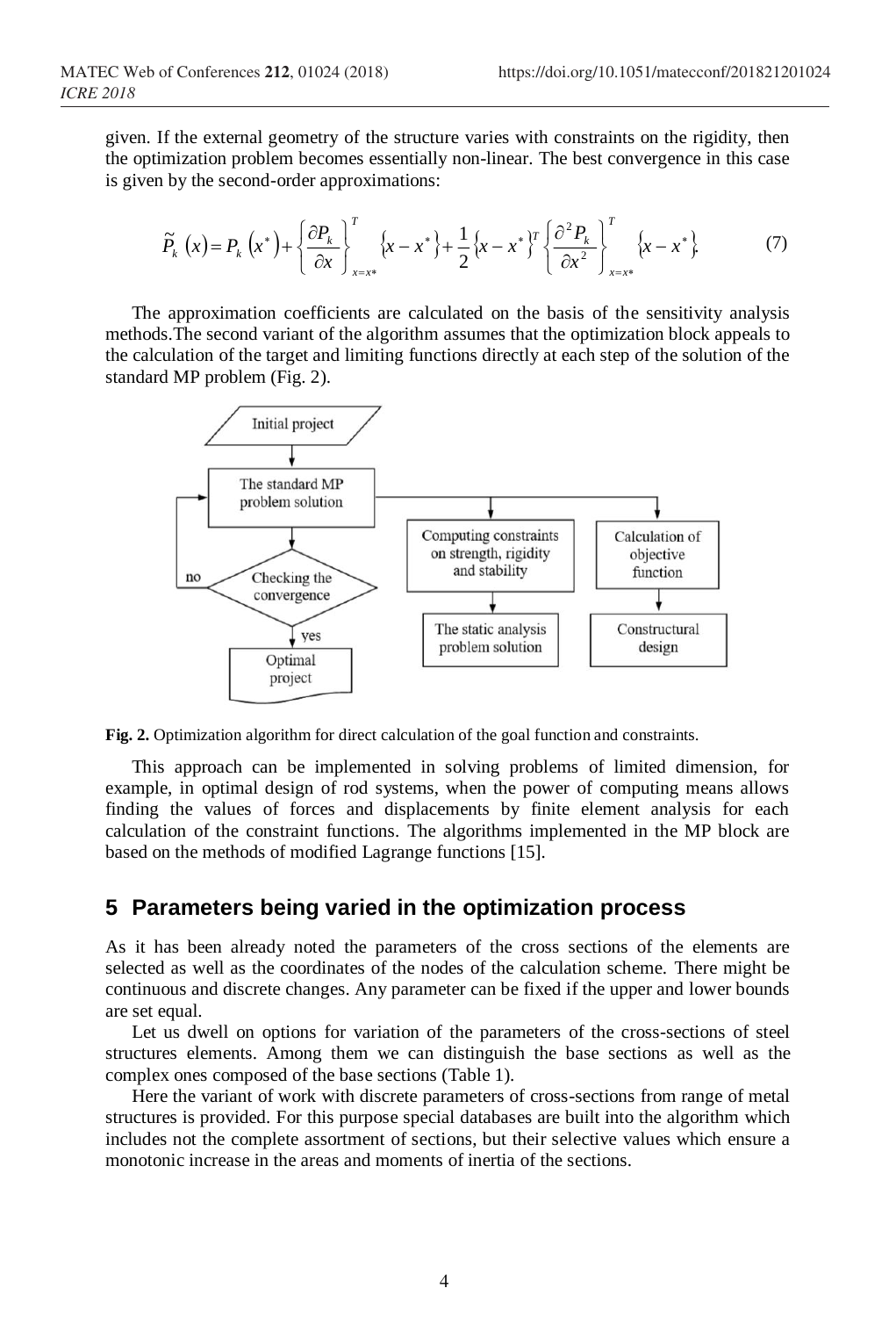| Simple (basic) sections      |    | Complex sections   |
|------------------------------|----|--------------------|
| Composite or rolled I-beam   |    | 2 I-beam           |
| Composite or rolling channel |    | 2 channel          |
| Ring                         | C) | $Channel + I-beam$ |
| Equilateral box              |    | 2 Corner           |
| The uneven box               | C3 | 4 Corner           |
| Corner                       |    |                    |

**Table 1.** The schemes of section.

Fig. 3 shows the variants of variation of the calculation scheme by the coordinates of the nodes as well as the angle of inclination of the node line (Fig. 3).



**Fig. 3.** Possible variants of variable parameters of external geometry.

## **6 List of constraints in steel structures optimization**

The constraint functions  $g_i(x)$  are requirements for strength and local stability in accordance with the normative documents for the calculation of steel structures. Here is a list of software modules that implement these requirements. Each module corresponds to a specific case of tense-deformed condition (TDC) reflected in Table 3.

| No | Type TDC                                                          | Name module   |
|----|-------------------------------------------------------------------|---------------|
|    | Central stretching-compression                                    | Press tens    |
| 2  | Bending in one plane                                              | $Bend_{P}$    |
| 3  | Bending in two planes                                             | $Bend_2p$     |
| 4  | Bending in one plane taking into account plastic<br>deformations  | Bend_plast_1p |
|    | Bending in two planes taking into account plastic<br>deformations | Bend_plast_2p |
| 6  | Compression with bending                                          | Press bend    |

**Table 3.** Types of tense-deformed condition (TDC).

The type of the stress-strain state is given by the variable TDC. A block diagram of the constraint generation algorithm for one group of elements {*g\_el*(*m\_el*)} is shown in Fig. 4.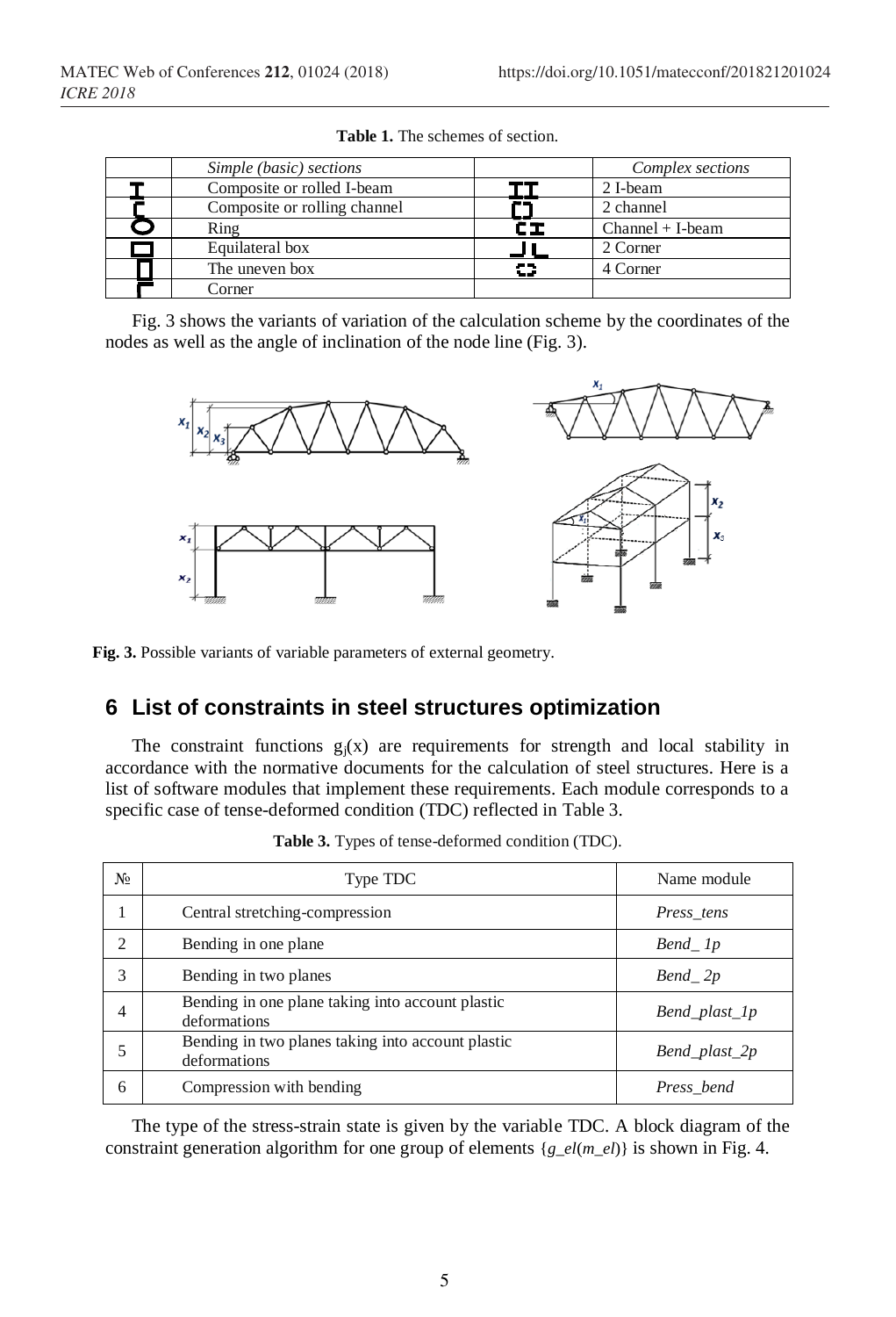

**Fig. 4.** Block diagram of the algorithm for the formation of constraint functions.

Constraint selection array is provided with the help of which any restrictions can be disabled. The constraint vector of the entire system, dimension *m*, contains contributions from individual groups (the number of groups is *n\_typ*). This approach allows independently define the physical and geometric properties for each group of elements. The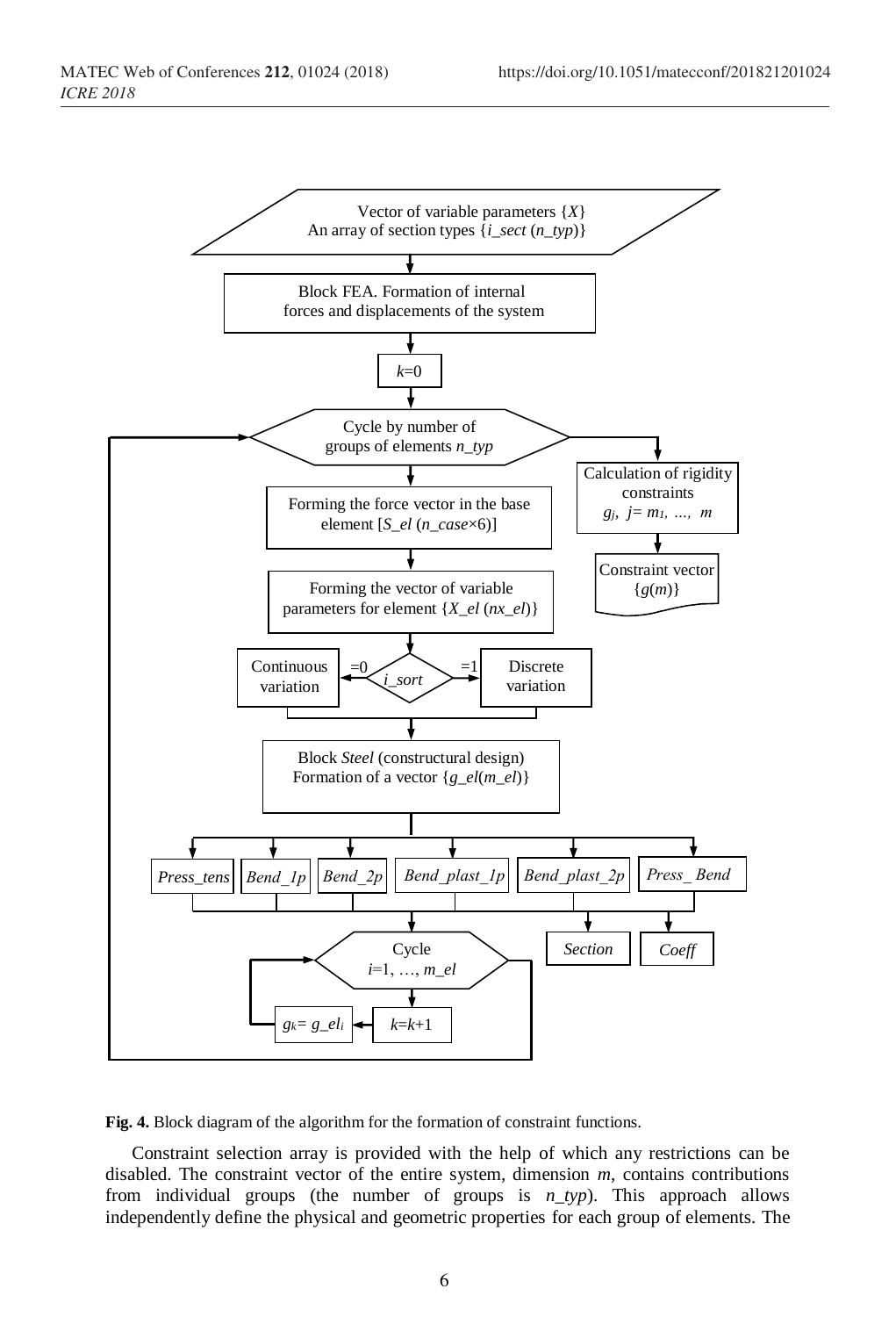finite element analysis is performed to determine the internal force and displacements of the system. To access the *Steel block* where constructural design is implemented the corresponding tuning is made. A vector of variable parameters is formed for this group of elements -  $\{X_{el}(nx_{el})\}$ . The mode of continuous variation (*i\_sort* = 0) or the mode of selection of sections by assortments  $(i\_sort = 1)$  is set. From the internal force vector of the entire system an array of the forces of the group [*S\_el*], containing 6 components for each section in the element, taking into account the specified number of loads (*n\_case*), is extracted. A base element that has an unfavorable combination of forces is selected forming an array [*S\_el*] from a group of elements.

Each module of normative calculation refers to the library *Section* where the geometric characteristics of the cross sections listed in Table 3 are calculated. The *Coeff* module realizes the calculation of all necessary normative coefficients.

There is another group of restrictions on the stiffness which are specified in the form of tolerances for the movement of nodes in the algorithm.

$$
g = \frac{\Delta_k}{[\Delta]} - 1 \le 0. \tag{8}
$$

Fig. 5 shows the possible options for such nodal displacements.



**Fig. 5.** Displacement the nodes of the calculation scheme.

# **7 Example of optimizing the spatial carcass of a two-story building**

Based on the above algorithm the software complex ROSC (Calculation and optimization of steel structures) was developed. It allows solving practical problems [16]. We give an example of the optimal design of the frame of a two-story building, the design scheme of which is shown in Fig. 6.

The parameters of the cross sections as well as the angle of inclination of the roof vary here.

The volume of the carcass is 
$$
f(x) = \sum_{i=1}^{34} A_i(x) \cdot l_i(x),
$$

$$
minimized: (9)
$$

where  $A_i(x)$ ,  $l_i(x)$  is the cross-sectional area and the length of the *i*-th element.

The functions of restrictions are: a) regulatory checks on strength and stability; b) tolerances for the maximum displacement of nodes.

The problem is solved with on-going changes of cross-section parameters (variant 1) and with discrete change of parameters of sections according to the metal products standard (variant 2).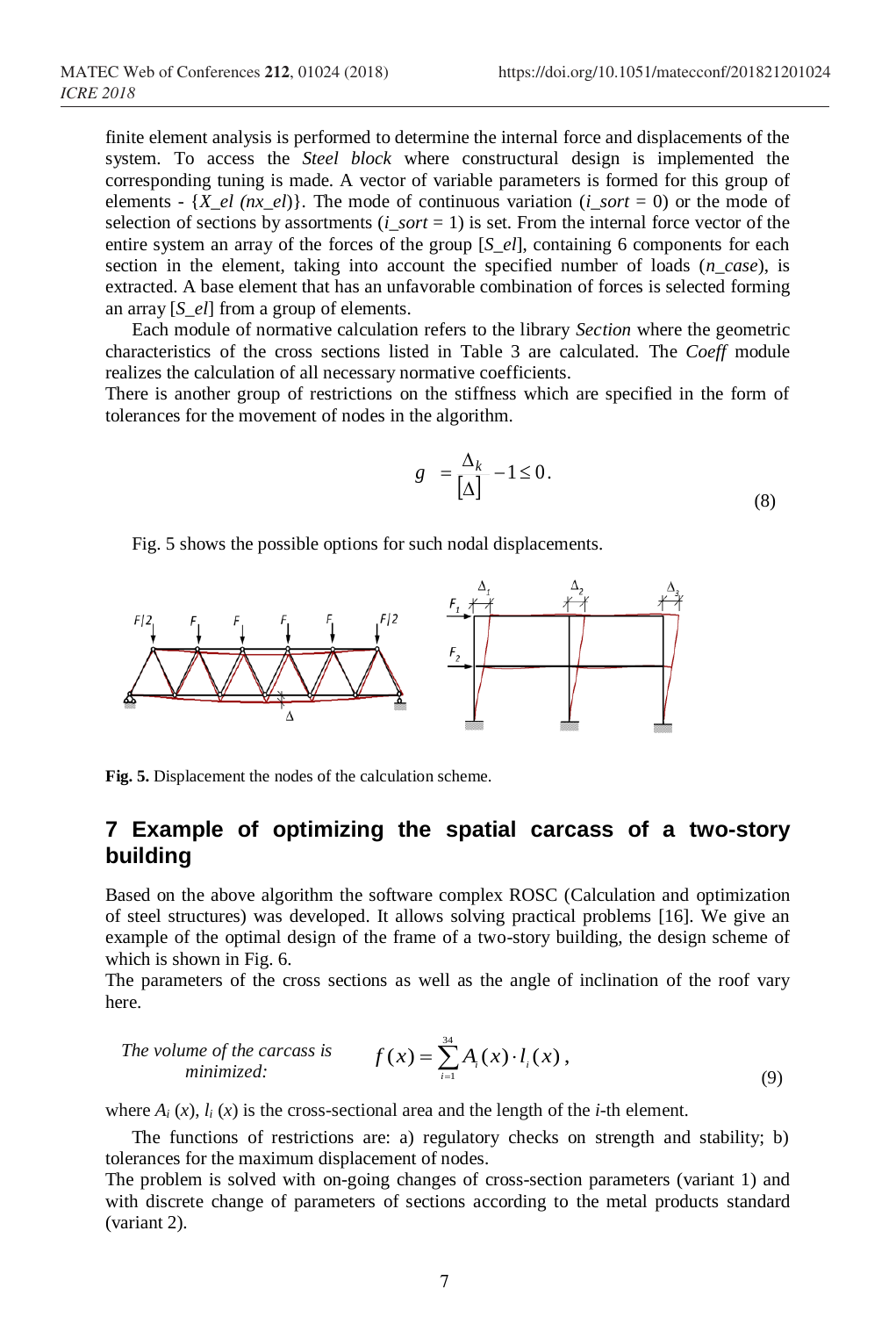

**Fig. 6.** a) The design scheme of the frame b) The first case of loading c) The second case of loading. *Initial data:*

- $-$  frame dimensions  $2L \times B \times H$  (L=6 m, B=6 m, H=3,6 m);
- − distributed load:  $q_1=25,8$  kN /m;  $q_2=7,18$  kN /m;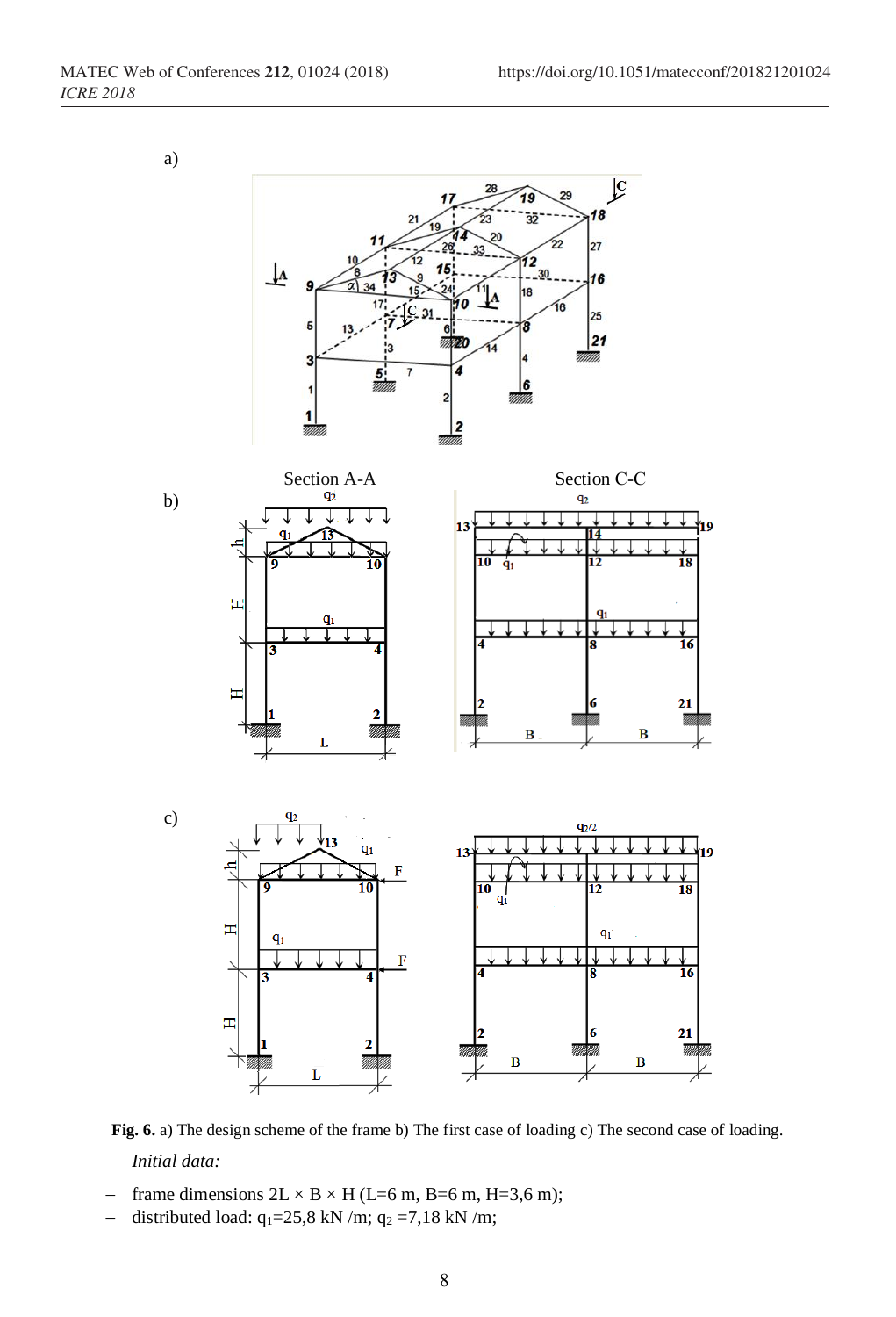- − wind load F=10 kN;
- − material: steel C345 (Ry=32 kN /cm<sup>2</sup> );
- − modulus of elasticity E=21000 kN /cm<sup>2</sup> ;
- − cross-section of columns;
- $\overline{\mathbf{I}}$  cross-section of horizontal and inclined elements:  $\overline{\mathbf{I}}$
- − number of loading cases =2;
- − horizontal movement tolerance [Δmax] = 1,8 cm (1/400 of the building height);
- − number of groups of elements = 5;
- $-$  the range of angle α is as follows:  $α_{min} = 5^0$ ,  $α_{max} = 45^0$ ;
- $\frac{1}{2}$  specified accuracy in constraints =10<sup>-3</sup>.

#### *The results of solving the optimization problem*

Fig. 7 shows a graph of the change in the objective function at iterations for variant 1 when the parameters change continuously. It is shown that already at the first iteration there is a rapid convergence to a close solution to the optimum. The number of iterations can be significantly reduced if we specify a lower accuracy in the discrepancy constraints (for example within 5%).



**Fig. 7.** Changing of the objective function on iterations *t* (variant 1).

The resulting solution was investigated for uniqueness by specifying several initial projects. The spread of optimal values in the first variant was 0,0016%. Three local solutions were obtained with a spread of the objective function of 5,7%. In the second variant with a discrete variation of the parameters. The main results of the calculation are given in Table 4.

**Table 4.** Results of optimization of the spatial framework.

| Indicators                                        | Variant 1             | Variant 2             |
|---------------------------------------------------|-----------------------|-----------------------|
| Angle of inclination $\alpha$ (deg.)              | $27^{0}$              | 18 <sup>0</sup>       |
| Number of iterations                              |                       |                       |
| Number of accesses to functions of<br>constraints | 170163                | 4896                  |
| Max. discrepancy in constraints                   | $-0.46 \cdot 10^{-3}$ | $-0.87 \cdot 10^{-2}$ |
| Volume $(cm3)$                                    | 986987,702            | 1065521,59            |
| Volume (%)                                        | 79,69%                | 100 %                 |

## **8 Conclusion**